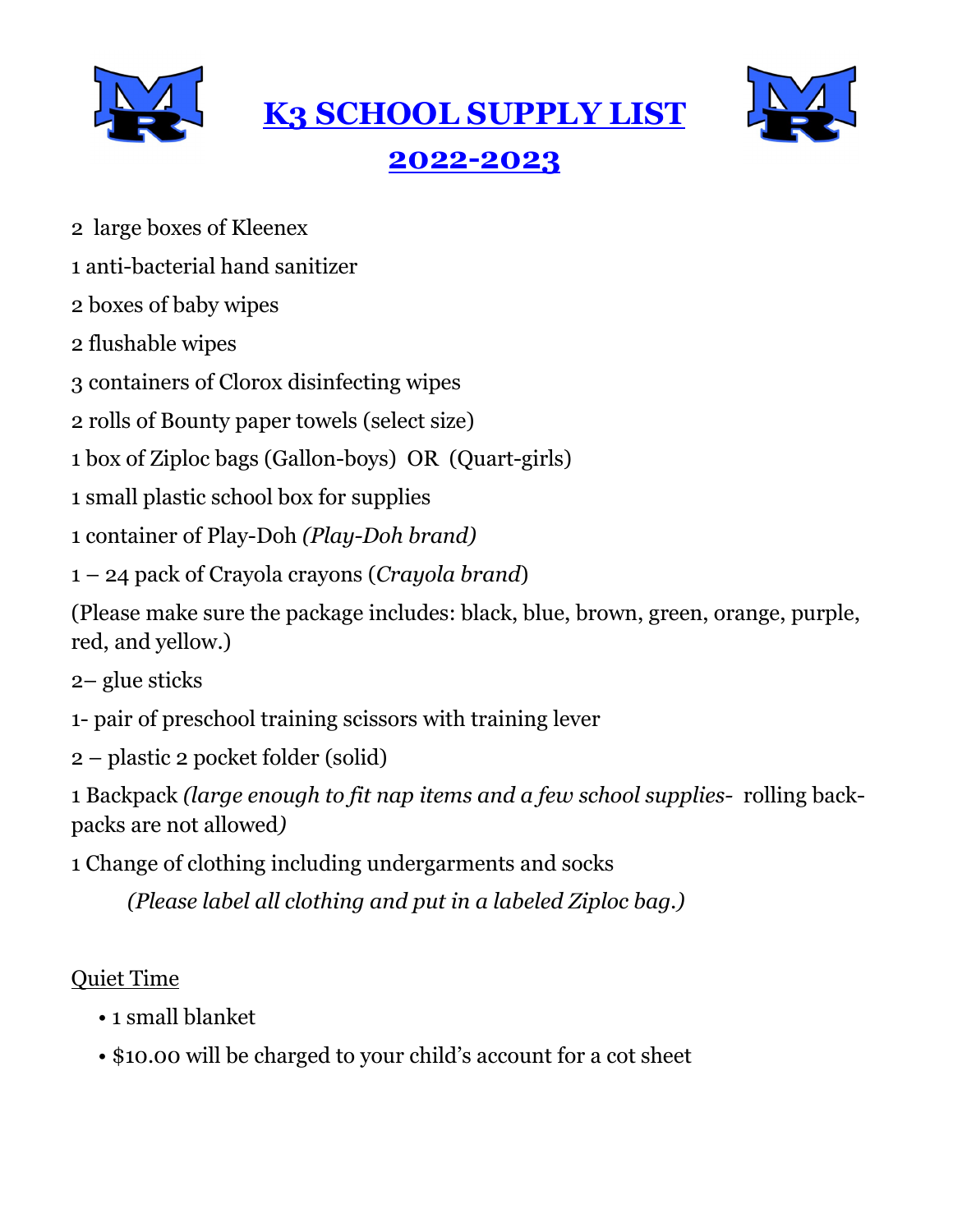# **K4 SCHOOL SUPPLY LIST**



# **2022-2023**



- 2 large boxes of Kleenex
- 3 containers of Clorox disinfecting wipes
- 2 solid color plastic pocket folders with brads
- 1 Package of #2 Ticonderoga lead pencils (already sharpened)
- 1 Medium pencil box
- 2 containers of Play-Doh *(Play-Doh brand)*
- 3 package of skinny dry erase makers
- 2 packs of 24 count twistable crayons
- 2 medium bottles of hand sanitizer
- 1 roll of Bounty paper towels
- 1 box of Ziploc bags (Gallon-boys) OR (Quart-girls)

3 glue sticks

- 1 pair of Fiskars Safety scissors
- 2 packages of individually wrapped candy *(ex: starbursts, fruit snacks, etc.)*
- 1 small dry erase board
- 1 pack of Crayola Washable markers
- 1 sets of washable watercolor paints with the paint tray
- 1 package of multicolored construction paper

1 4-pack of highlighters

1 Backpack *(large enough to fit nap items and a few school supplies-*rolling back packs are not allowed*)*

1 Change of clothing including undergarments and socks

*(Please label all clothing and put in a labeled Ziploc bag.)*

### Quiet Time

- 1 small blanket
- \$10.00 will be charged to your child's account for a cot sheet

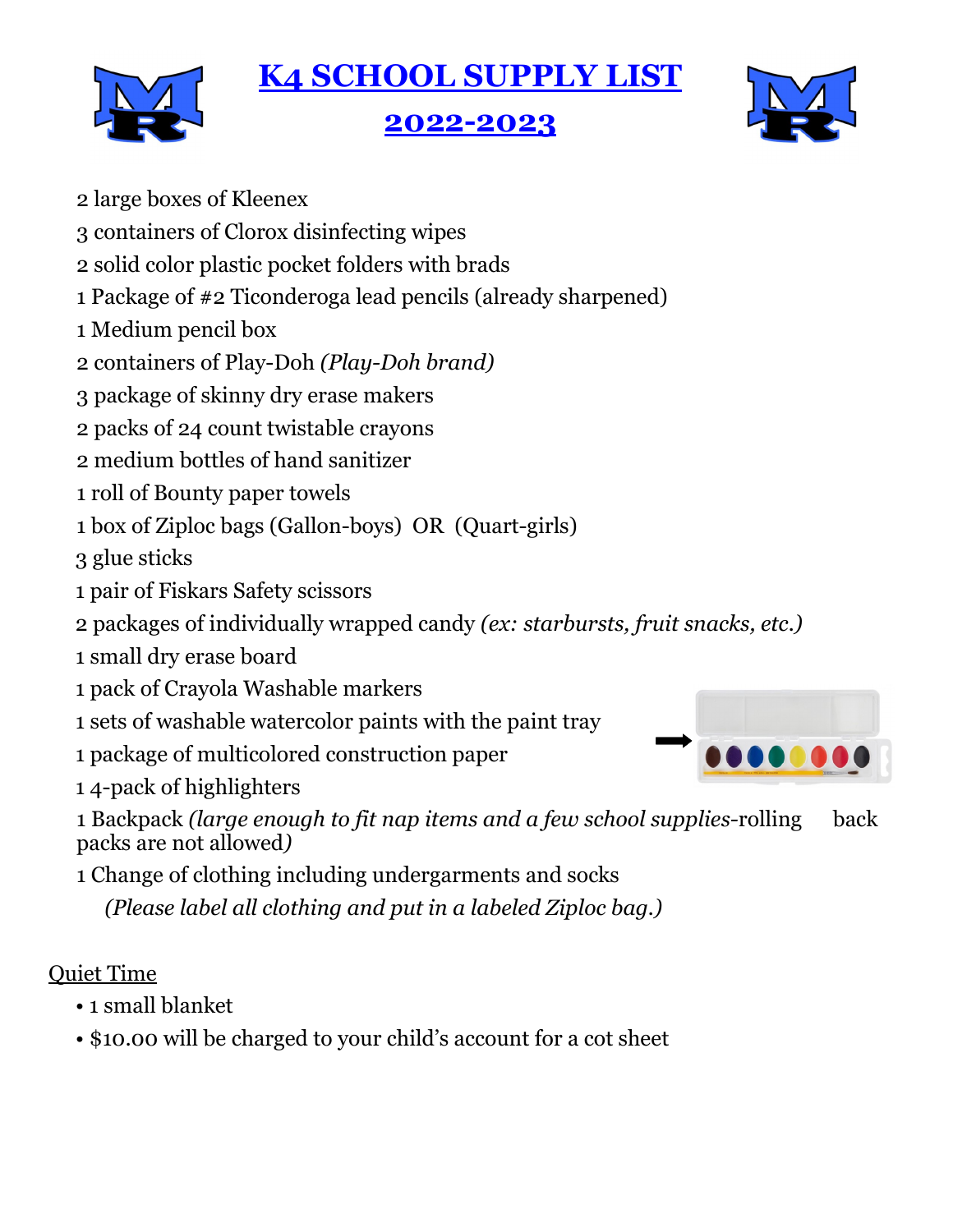# **K5 SCHOOL SUPPLY LIST**



### **2022-2023**



2 packs of 10 Twistable Crayons (Crayola) 1 Package of #2 Ticonderoga lead pencils (pre-sharpened; NOT labeled) 1 Medium Pencil box 1 Zipper pouch 1 Safety scissors (Fiskars) 2 glue sticks 1 large bar eraser 2 PLASTIC pocket folders with brads (blue, red) 1 container of Play-Doh *(Play-Doh brand)* 1 small dry erase board 1 package of skinny dry erase markers (erasers on marker tops) 1 package of candy (Fun Size, Tootsie Rolls, Skittles, etc.) 2 large boxes of tissues (lotion preferred) 1 Roll of Bounty paper towels 2 Containers of Clorox disinfecting wipes 1 Medium bottle of hand sanitizer 1 Unscented refill pack of baby wipes 1 Package of pen pal pencil holders 1 pair of child size headphones 1 Backpack *(large enough to fit nap items and a few school supplies-*rolling back packs are not allowed*)* 1 Change of clothing including undergarments and socks *(Please label all clothing and put in a labeled Ziploc bag.)*

*We prefer velcro or slip on closed toe and closed heel shoes.*

#### Quiet Time

- 1 small blanket
- \$10.00 will be charged to your child's account for a cot sheet

#### **Label** *all* **supplies—except pencils**.

#### **PLEASE LABEL ALL ARTICLES OF CLOTHING—ESPECIALLY JACKETS, SWEATERS, AND COATS.**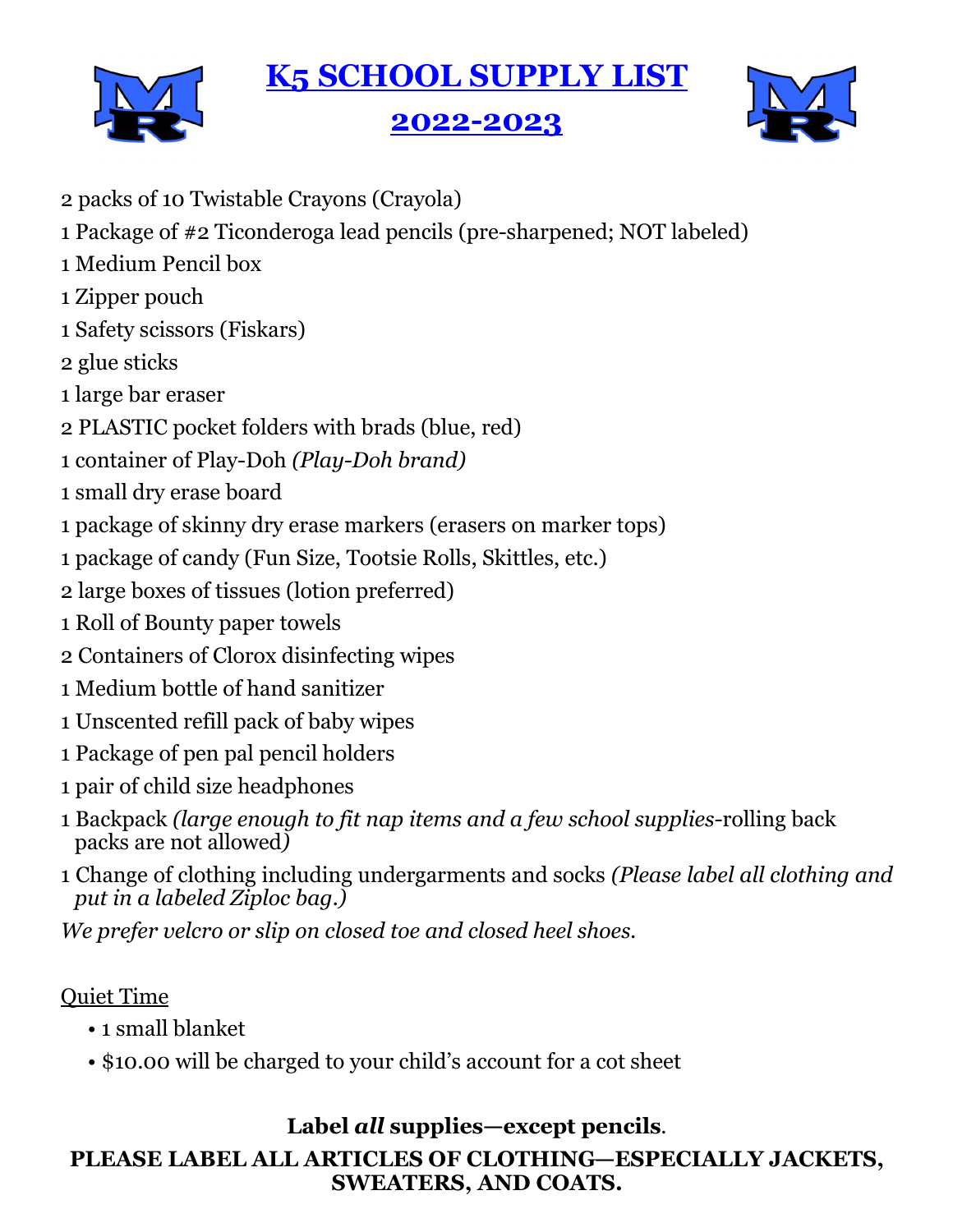

2 large boxes of Kleenex (lotion preferred) \* abel with first and last name

- 1 medium bottle of hand sanitizer
- 2 containers of Clorox/Lysol disinfecting wipes
- 1 roll of paper towels
- 4 Elmer's glue sticks
- 4 bar style Ticonderoga erasers
- 1 pack of Pencil Pals (at least 3 in the package)
- (2)-24 ct. pack Crayola crayons (basic colors only no twistable, glitter, neon, etc)
- 2 solid color plastic pocket folders with brads (1-blue, 1-red)\*
- 1 pair of Fiskars Safety scissors
- (1) 24-pack of Ticonderoga #2 pencils sharpened (Please do not label)
- 1 medium plastic (sturdy) pencil box\*
- 1 zipper fabric pencil pouch (for crayons)
- 1 8 ½ x 11 (sturdy) dry erase board with markers\*
- (1)  $5$  pack of dry erase markers Large Expo only
- 1 box of Ziploc bags (Gallon-boys) OR (Sandwich-girls)
- 1 Small headphones for iPads
- 1 package of individually wrapped candy (Hershey's Kisses, Fun Size candy bars, Skittles, Starburst, etc.)
- 1 12-inch rulers with inches and centimeters \*
- 1 clipboard \*
- (2) 1 subject, wide-ruled spiral bound notebooks (any color/pattern)
- Book Storage Bin (Target Up & Up) any color

#### **Below are a few items that we need and use but are not required:**

- Colored Expo Markers
- Clear page protectors
- Baby Wipes
- Quart size Ziploc bags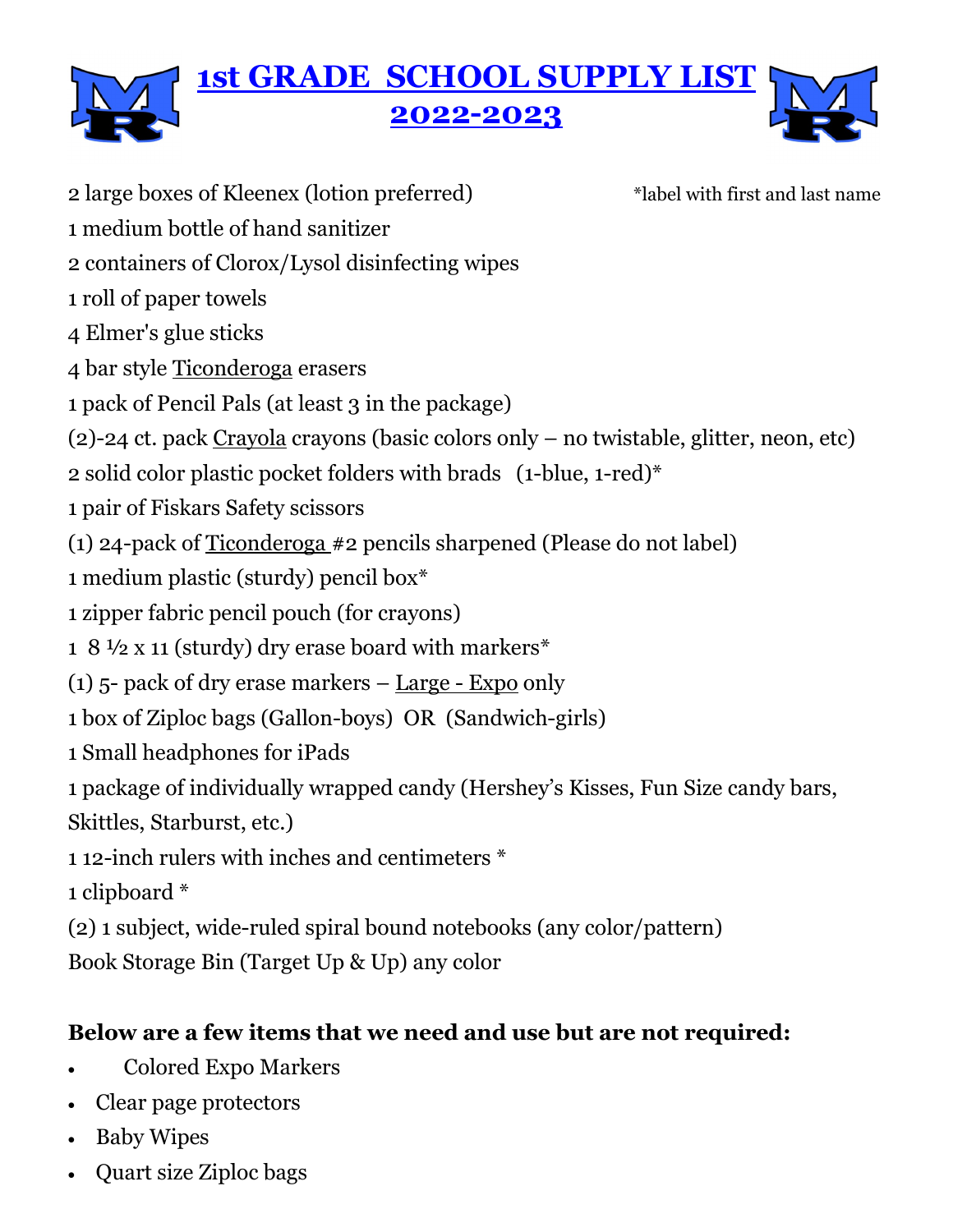

1 KJV Bible<sup>\*</sup>  $\ddot{\text{Table}}$  \*label with first and last name

- 1 medium bottle of hand sanitizer
- 2 large boxes of Kleenex
- 1 roll of paper towels
- 2 containers of Clorox/Lysol disinfecting wipes
- 4 giant Elmer's glue sticks
- 1 pair of Fiskars Safety scissors
- 1 package of #2 Ticonderoga lead pencils (sharpened)
- 2 red checking pens
- 1 pencil box\*
- 2 Packages of pencil top erasers (Paper Mate Arrowhead Cap Erasers)
- 1 package of pencil pals (at least 3 in the package)
- 1 small fabric pencil pouch (for crayons)
- 2 packs of 24 count Crayola Twistables crayons
- 1- 12 inch ruler with inches and centimeters\*
- 1 dry erase board with markers (board should fit inside desk)\*
- 1 package of Crayola washable broad tip markers
- 1 Small headphones/earbuds for iPads
- 2 green plastic folders with pockets and brads (one folder with 10 page protectors inside)\*
- 2 red plastic folders with pockets (doesn't need brads) \*
- 1 box of Ziploc bags (Gallon-boys) OR (Sandwich-girls)
- 1 large package individually wrapped candy (fun size)
- 1 clipboard (that can be hung on a hook) \*
- 5 pack black expo markers
- 2 highlighters
- 1 package of wide ruled notebook paper
- 1 one inch binder
- (2) 1 subject, wide-ruled spiral bound notebooks (any color/pattern)\*

#### **Below are a few items that we need and use but are not required:**

Colored Expo Markers Quart size Ziploc bags Clear page protectors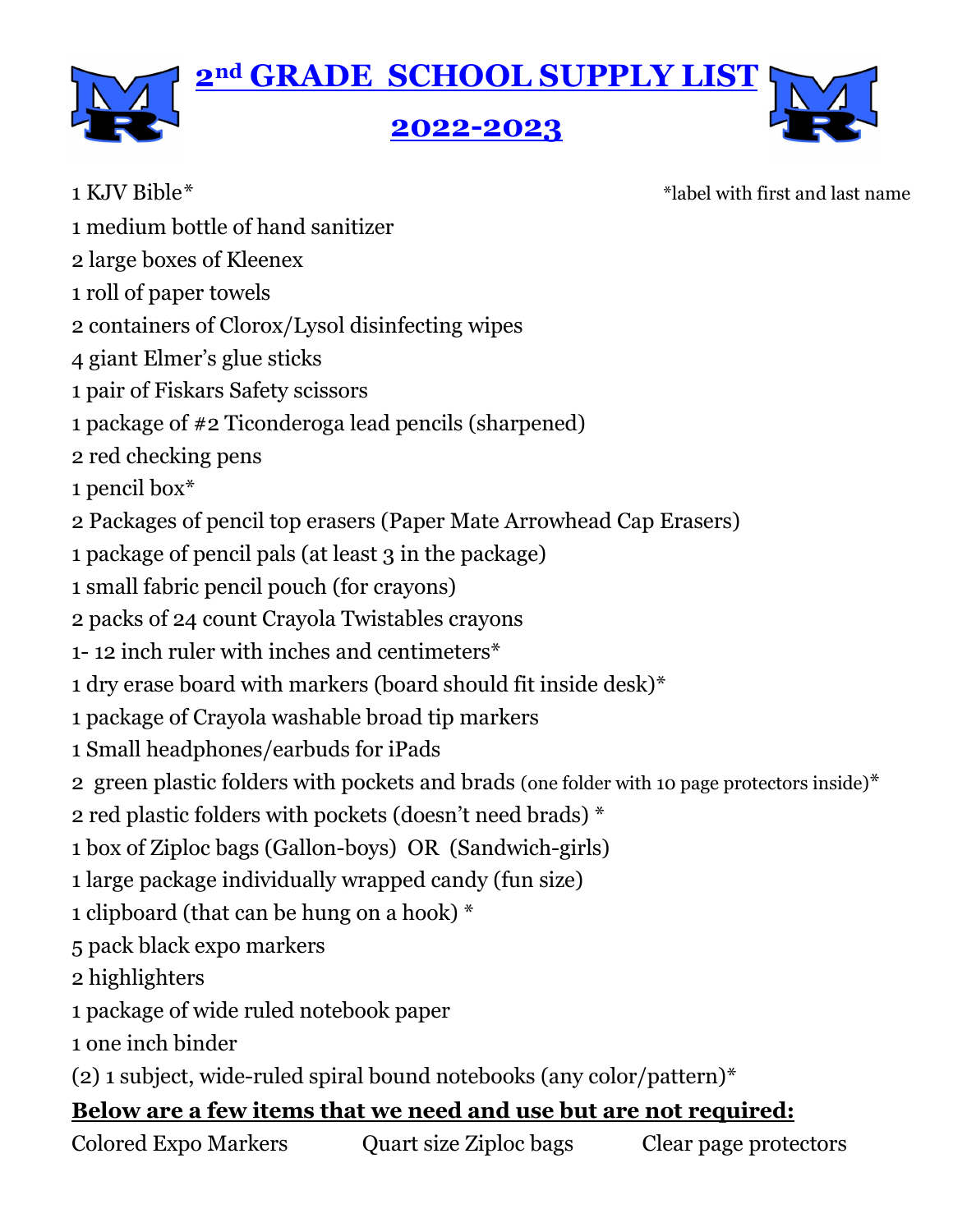

- KJV Bible not the new revised edition
- 2 containers of Clorox disinfecting wipes
- 2 large boxes of Kleenex (lotion preferred)
- 1 roll of paper towels
- 2 glue sticks
- 2 large bar style erasers
- 1 pair of Fiskars Safety scissors
- 3 packages of #2 Ticonderoga lead pencils
- 2 red ink pens
- 12 inch ruler with inches and centimeters (bendable ruler not a plastic shatterproof ruler)
- 2 blue ink pens
- 1 small pencil box (size  $4\frac{1}{2}$  x8" for classroom)
- 2 highlighters
- 1 pack of 24 count crayons
- 1 wide rule composition notebook (NOT spiral bound or college rule)
- 1 pack of Crayola markers
- 1 dry erase board with markers  $-8\frac{1}{2}$ " x 11"
- 1 bag individually wrapped candy (no gum, please)

Water Bottle

- 1 Small headphones/earbuds for iPads
- 2 -1" Ring Binders with a clear pocket on the front cover and back with a pocket on the inside of the front and the inside of the back cover
- 34 thick page protectors
- 2 solid color plastic pocket folders with brads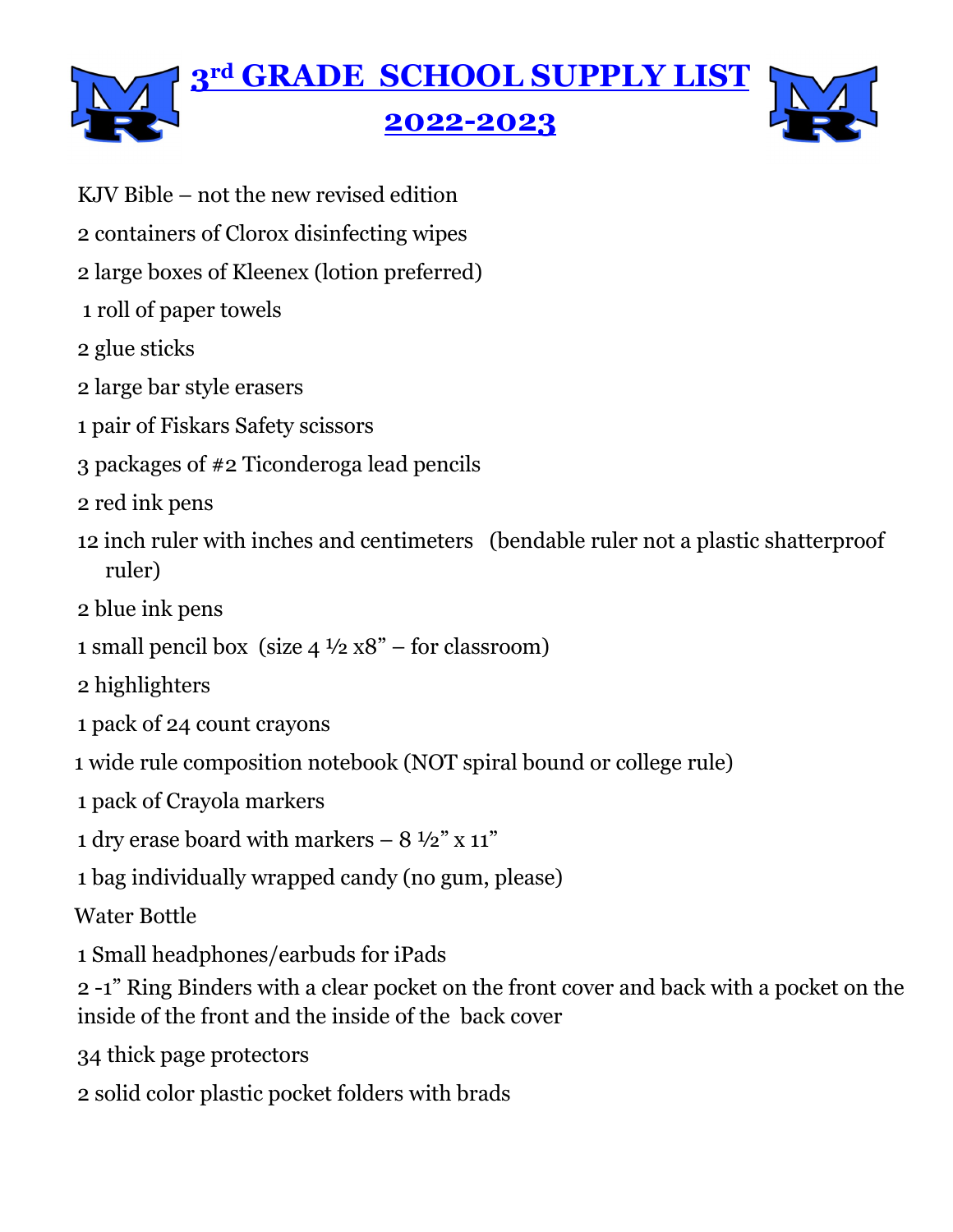# **4th GRADE SCHOOL SUPPLY LIST 2022-2023**

#### 1 KJV Bible

- 1 large boxes of Kleenex (lotion preferred)
- 1 roll of Bounty paper towels
- 1 containers of Clorox disinfecting wipes
- 2 large glue sticks
- 2 large bar style erasers
- 1 pair of Fiskars Safety scissors
- 3 packs of mechanical pencils
- 1 5"x 8" pencil box
- 1 package of wide-ruled loose leaf notebook paper
- 2 highlighters
- 2 red ink pens
- 2 blue ink pens
- 1 regular-sized clipboard
- 1 box of 24 Crayons
- 1 large bag of wrapped candy for treat jar
- 2 solid color pocket folder with brads (plastic preferred)
- 1 package of graph paper (3 hole punched)
- 1 Small headphones for iPads

# **Second Semester Supplies for the Tennessee State Notebook:**

- 1 white 1" 3-ring binder with front and back clear pockets
- 40 plastic page protectors
- 1 large pack (18) of Crayola Twistable colored pencils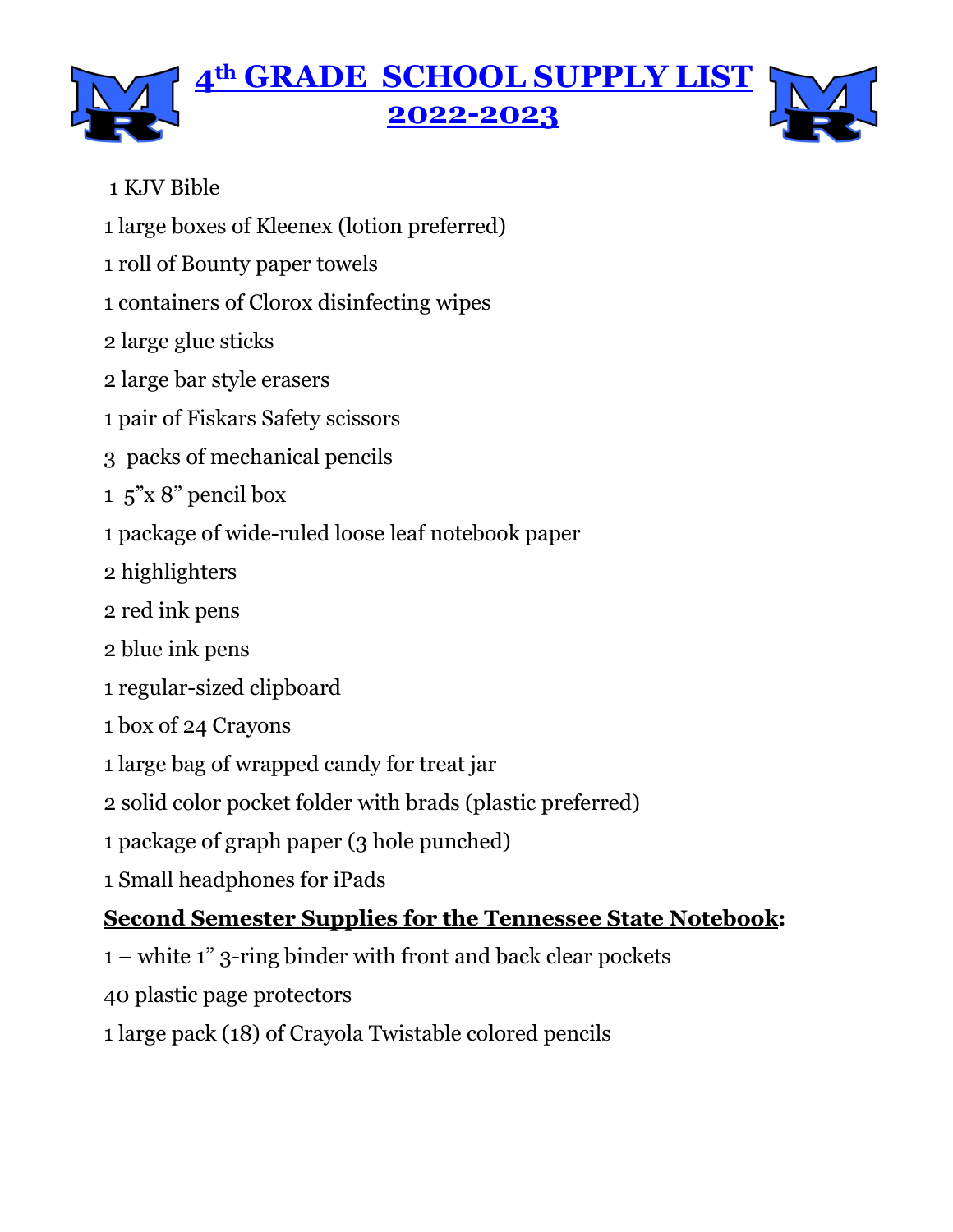

#### KJV Bible

- 2 lg. Kleenex boxes (lotion preferred)
- 2 containers of Clorox disinfecting wipes
- 1 pkg. #2 Ticonderoga lead pencils (or mechanical w/ lead refills)
- 1 pkg. colored pencils
- 2 solid-colored plastic folders with brads
- 2 rolls paper towels
- 1 pkg. highlighters with an extra yellow highlighter
- 1 pkg 3x5 index cards
- 1 pkg 4x6 index cards
- 1 school box-for crayons and colored pencils
- 1 large pencil pouch
- 1 large bar eraser
- 1 8x10 dry erase board
- 1 set of Expo dry erase markers
- 2 bags of individually wrapped candy
- 1 Small headphones for iPads
- 4 packages of wide-ruled loose leaf notebook paper
- (1) 1-inch binder
- 1 package of page protectors